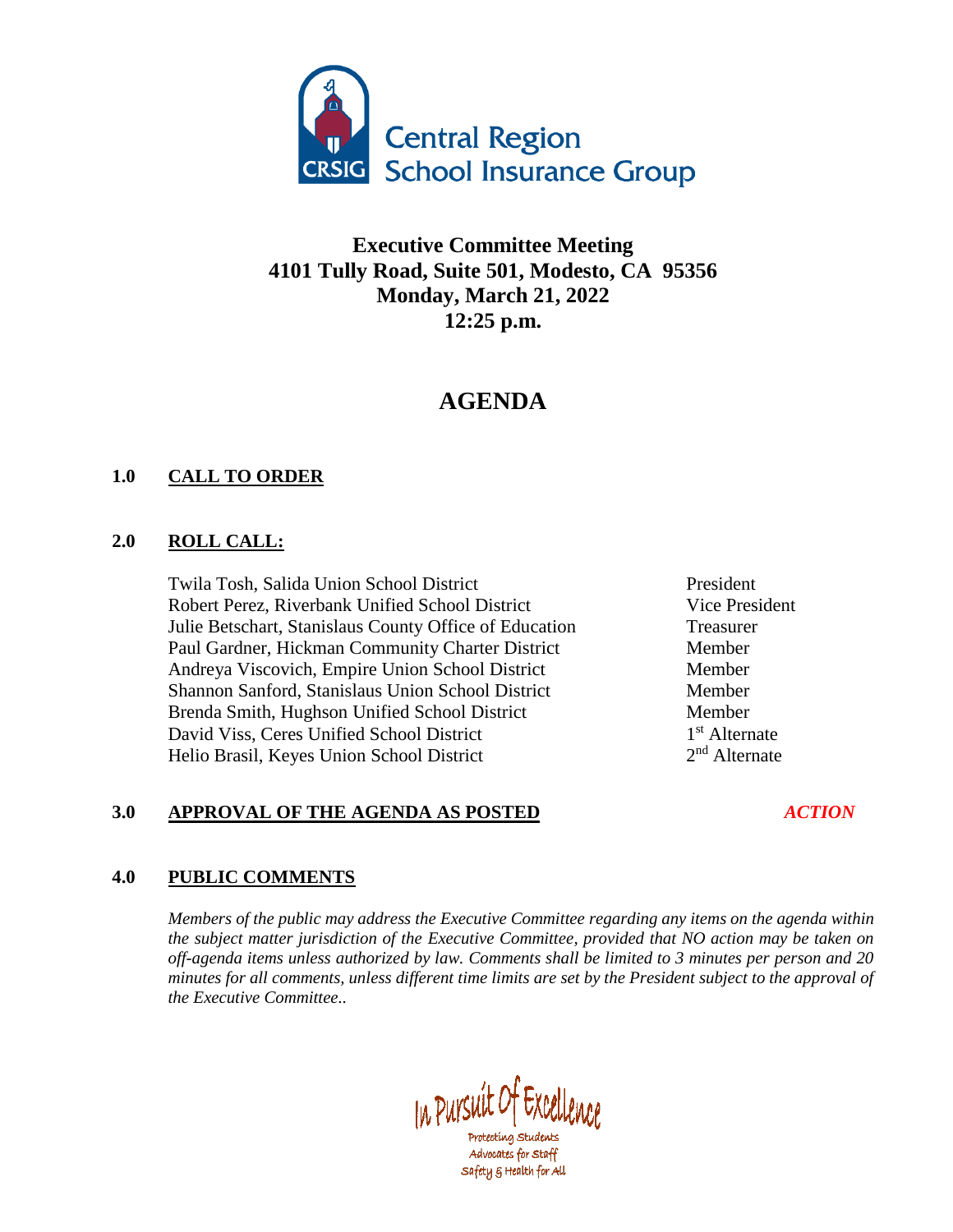#### **5.0 CONSENT CALENDAR** *ACTION*

- 5.1\* Adoption of Executive Committee Meeting *Draft* Minutes November 16, 2021
- 5.2\* Acceptance of Check Register Report for Nov.& Dec. 2021; Jan.& Feb. 2022
- 5.3\* Acceptance of Approval to continue investment in Georgia Power Company

#### **6.0 ACTION ITEMS** *ACTION*

- 6.1a\* DODGE & COX Annual Review of CRSIG Investment Portfolio & Annual Approval of CRSIG Investment Policy - *Mr. Alex Chartz from Dodge & Cox will present to the Executive Committee the Annual Portfolio Investment Performance Report. Annually, the Executive Committee shall review and approve the CRSIG Investment Policy following the annual performance report.*
- 6.1b.\* Approval of Treasurer's Investment Reports for the period ending December 31, 2021.
- 6.2\* Election of Vice President and 2nd Alternate EC Member

### **7.0 EXECUTIVE DIRECTORS REPORT** *INFORMATION*

- 7.1\* State of the Market *The Executive Director will provide the Executive Committee with an overview of the current insurance market and it's potential impact on our renewal programs.*
- 7.2\* Pooling Academy *AGRIP, CAJPA and NLC have collaborated on creating this Pooling Academy to provide Pooling Basics to members of Pools/JPA's.*
- 7.3 Cyber Liability Risk Management Programs: Red Herring – Email Phishing program update Systems Analysis – Penetration testing Cyber Application Webinar – ASAP
- 7.4 Meeting with Members Summer 2022 to provide them with renewal coverage information and review loss data as of 6/30/22.
- 7.5 Executive Committee Orientation including updated EC Manual and overview of CRSIG Policies and Procedures.
- 7.6 P&L Training scheduled for June  $6<sup>th</sup>$  Coverages, Certificates of Insurance, Claims, Risk Transfer, etc. Erik Knak, Kelly Moran and Matt Gowan presenters.

\* Denotes attachments included in the agenda.



Protecting Students Advocates for Staff safety & Health for All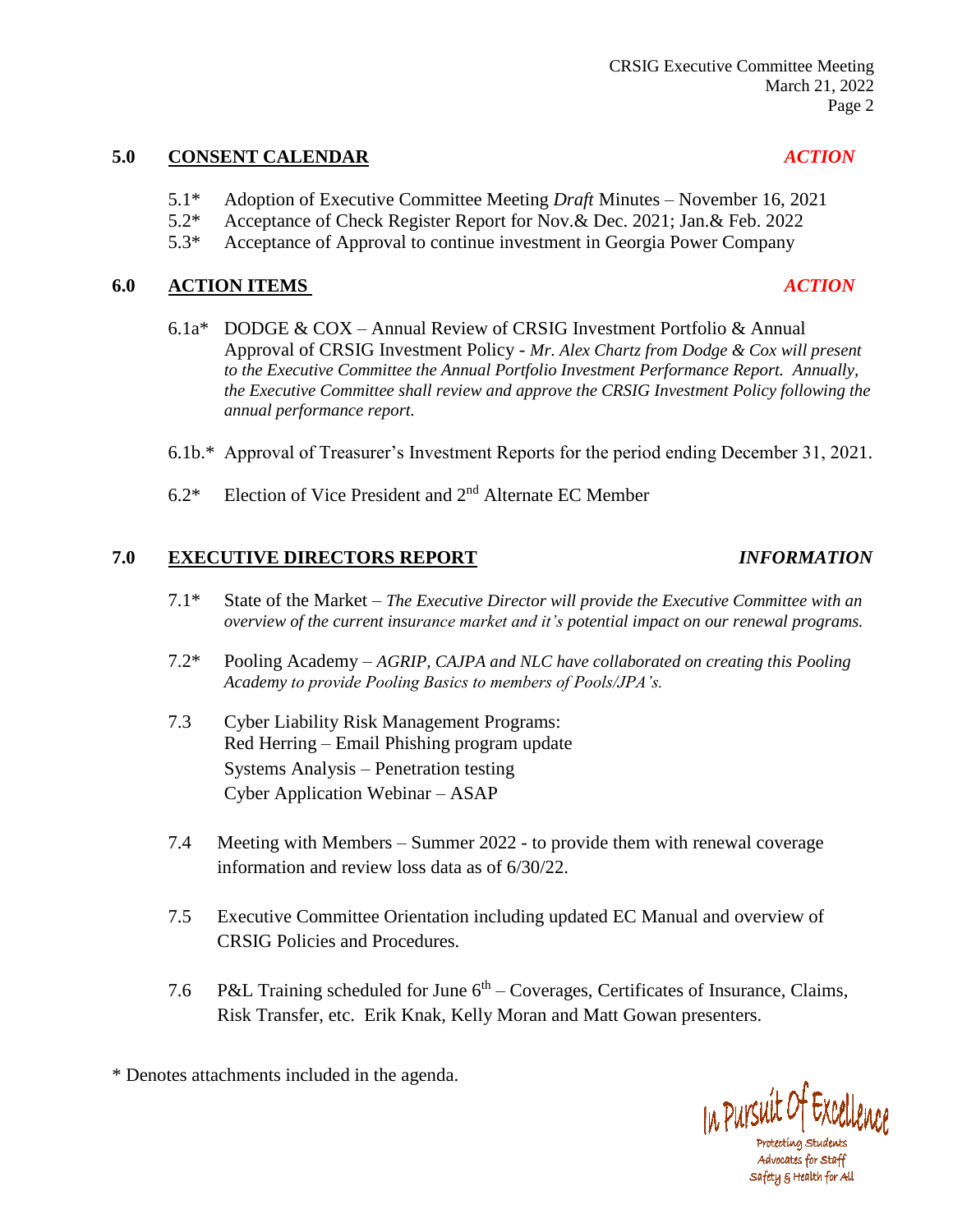7.7 Strategic Planning – September 19, 2022

#### **8.0 ADMINISTRATIVE REPORTS** *INFORMATION*

- 8.1\* RTW Specialist Report *Update on claim reporting and Return to Work Program*
- 8.2\* Loss Control Services Report *Update on CRSIG Wide Loss Control Services.*

#### **9.0 EXECUTIVE COMMITTEE REPORT** *INFORMATION*

9.1 Comments and Requests – *Members will present comments and requests for discussion and direction.*

#### **10.0 CLOSED SESSION**

*Pursuant to Government Code Section 54956.95, the Executive Committee is empowered to conduct a closed session to discuss matters of POTENTIAL LITIGATION affecting the JPA or a member of the JPA.*

#### **10.1 WORKERS' COMPENSATION CLAIMS:** *ACTION*

| <b>ACTION</b> | <b>DISTRICT</b>                        | CLAIM#       | <b>DATE OF</b><br><b>INJURY</b> |
|---------------|----------------------------------------|--------------|---------------------------------|
| Ratify        | Salida Union School District           | #CRSN-531784 | 02/13/2013                      |
| Ratify        | Turlock Unified School District        | #CRS20-00281 | 01/24/2020                      |
| Approve       | <b>Turlock Unified School District</b> | #CRS20-00384 | 05/06/2020                      |

### **11.0 ADJOURNMENT**

### **NEXT EXECUTIVE COMMITTEE MEETING – April 18, 2022**

\* Denotes attachments included in the agenda.